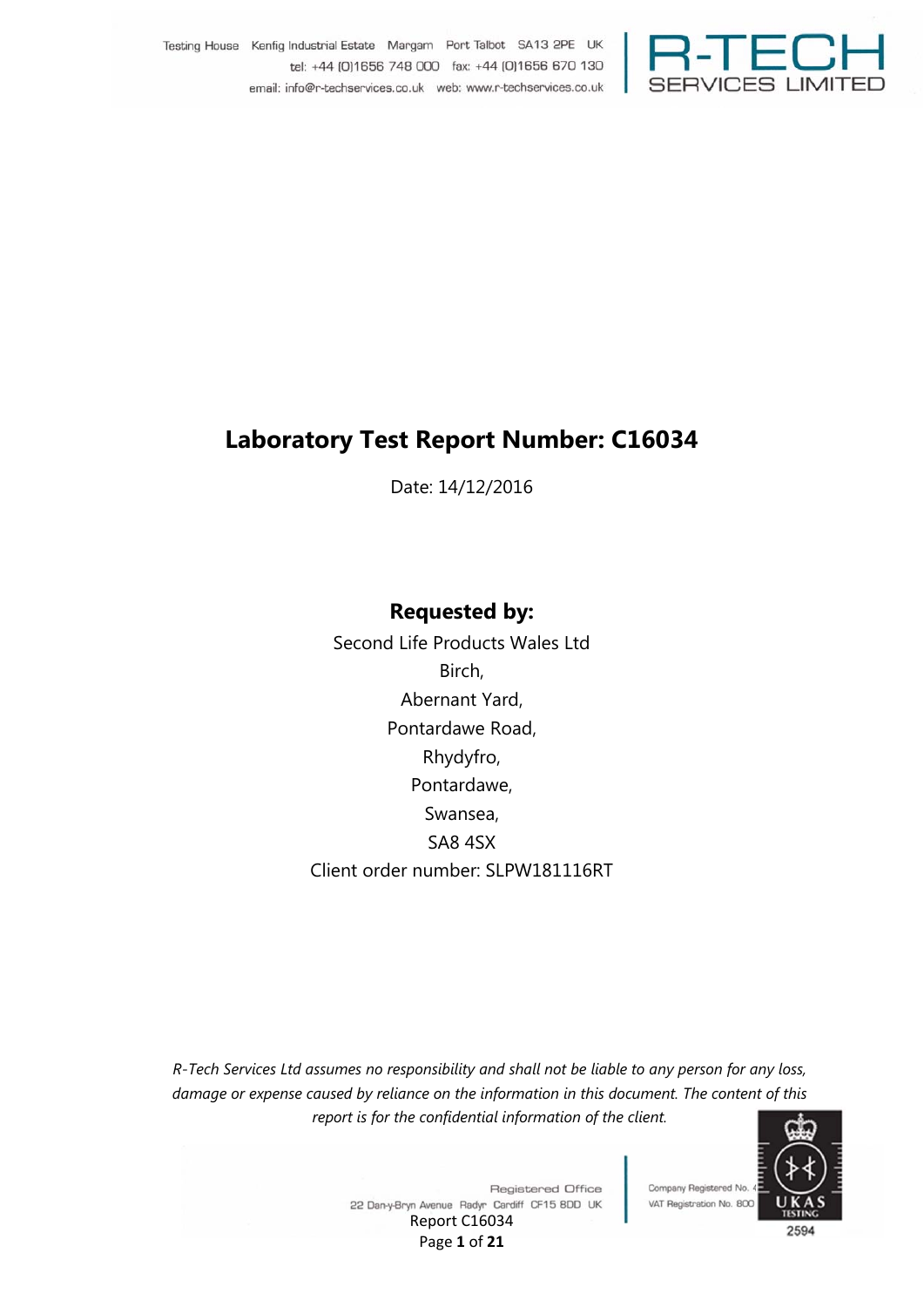

# **Table of Contents**



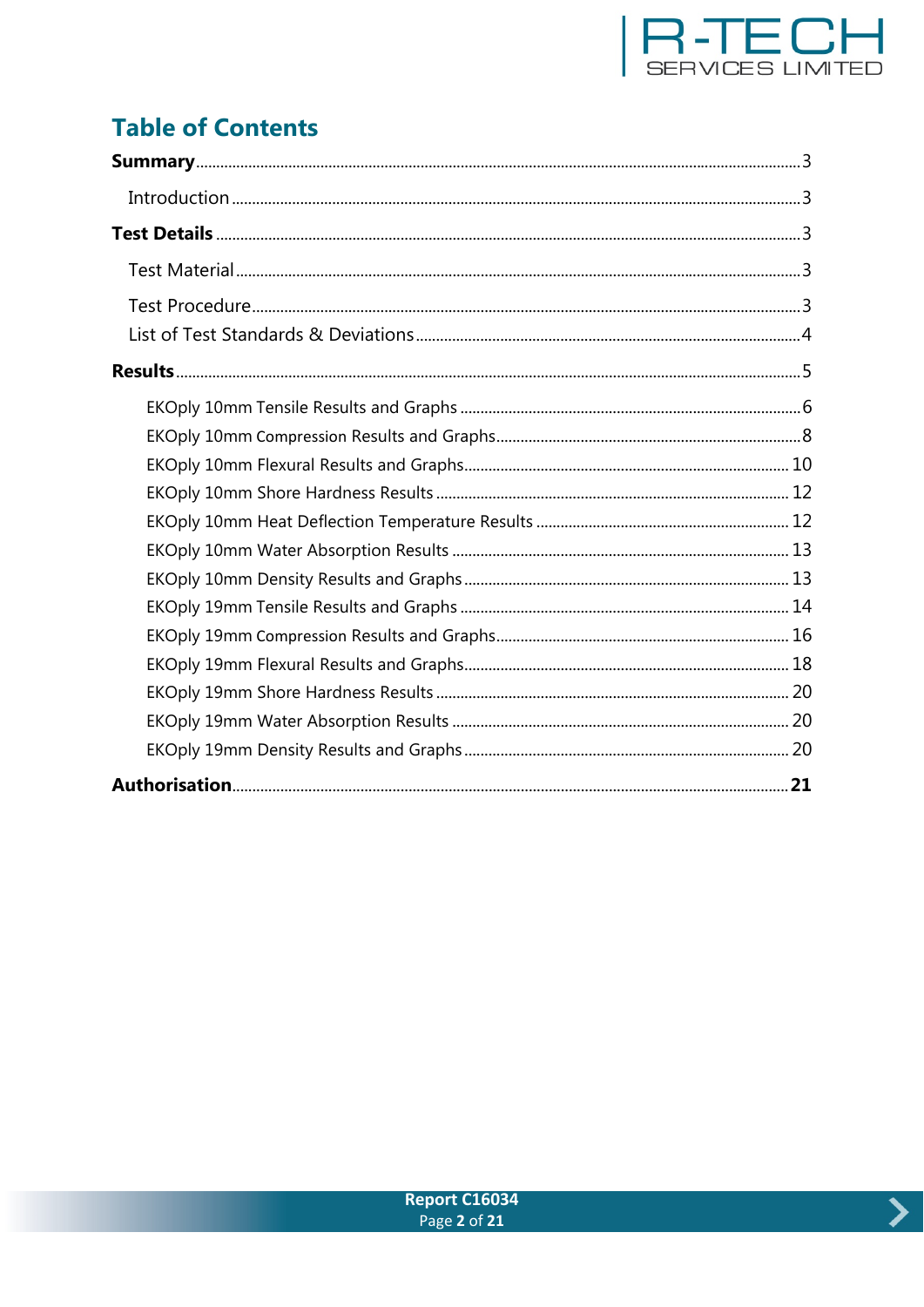

### **Summary**

#### **Introduction**

At the request of Second Life Products Wales Ltd testing was carried out on the material below:

| <b>Material Reference</b> | <b>Material Type</b>   |  |
|---------------------------|------------------------|--|
| <b>EKOply</b>             | Finished plastic sheet |  |

### **Test Details**

#### **Test Material**

Two sheets of the above material measuring 2440 x 1220mm in 19 and 10mm thicknesses were received for testing at R-Tech Services Ltd in November 2016.

#### **Test Procedures**

The tests conducted on machined specimens are listed in Table 1. These tests were completed during the period 24/11/2016 to 14/12/2016.

The results given in this report relate only to the materials submitted for test and may not be representative of other samples or batches.

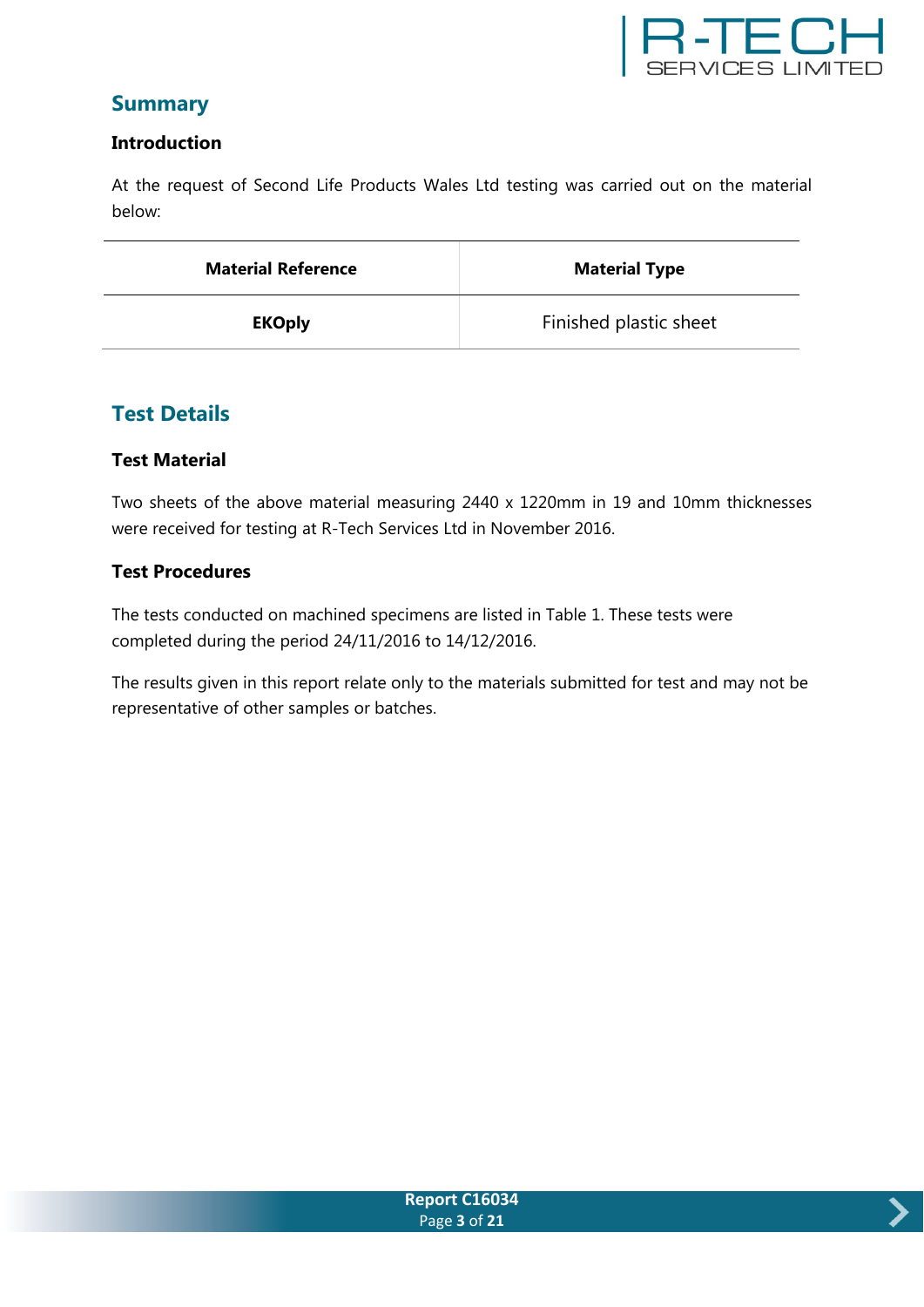

### **List of test standards and deviations**

| <b>Test Type</b>                            | <b>Specification</b>                          |  |
|---------------------------------------------|-----------------------------------------------|--|
| <b>Water Absorption</b>                     | ISO 62:2008                                   |  |
| <b>Tensile Properties</b>                   | BS EN ISO 527-2:2012                          |  |
| <b>Flexural Strength</b>                    | BS EN ISO 178:2010                            |  |
| <b>Temperature of Deflection Under Load</b> | BS EN ISO 75-2:2013 at 1.80MPa and<br>0.45MPa |  |
| <b>Shore Hardness - Cast</b>                | <b>ISO 868</b>                                |  |
| <b>Density</b>                              | <b>ASTM D792-13</b>                           |  |
| <b>Compressive Strength</b>                 | BS EN ISO 604:2003                            |  |



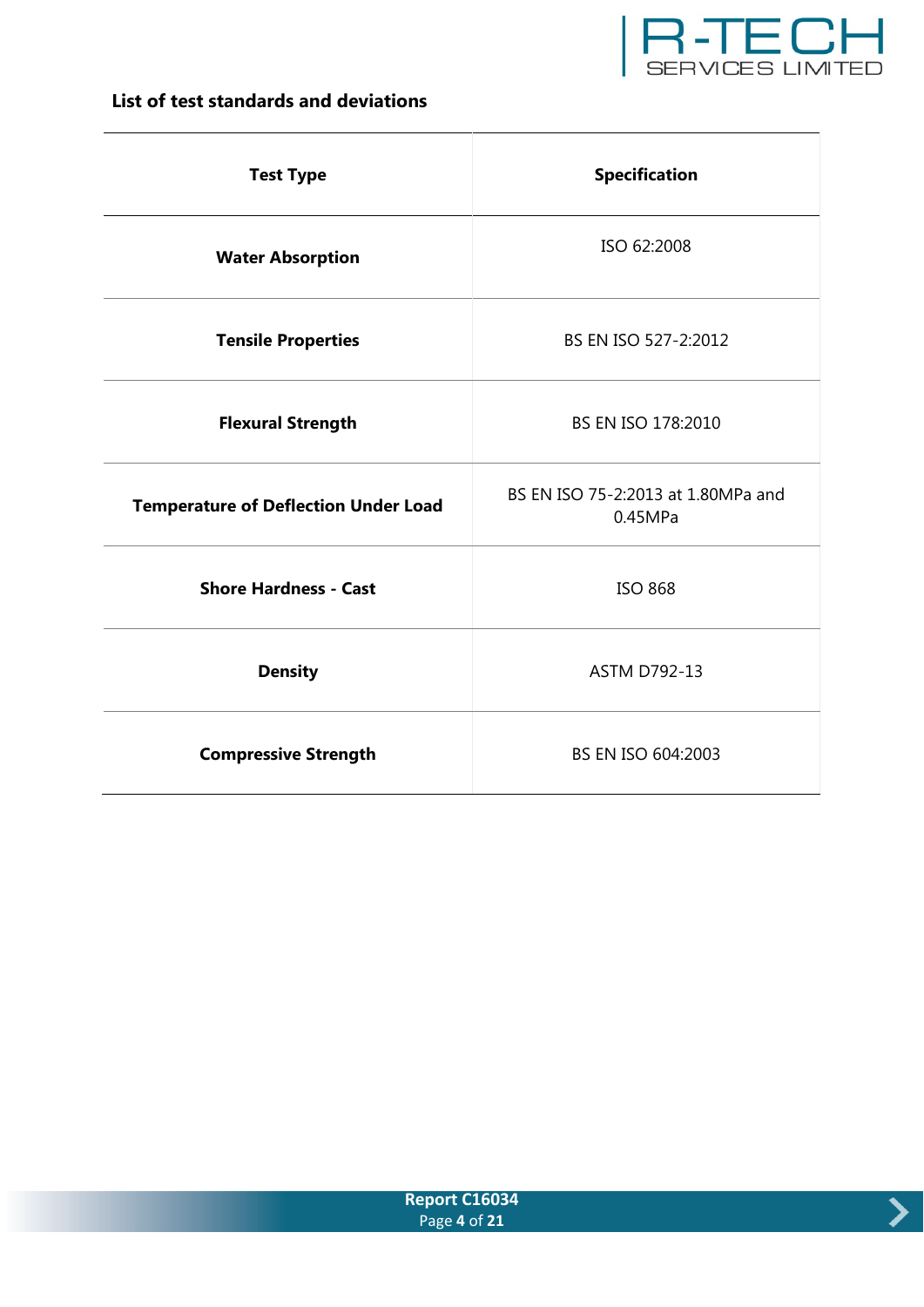

## **Results**

|                                                                          |                                    |                        | <b>Results</b> |                  |  |
|--------------------------------------------------------------------------|------------------------------------|------------------------|----------------|------------------|--|
| <b>Property</b>                                                          | <b>Units</b>                       | <b>Test Method</b>     | 10mm           | 19 <sub>mm</sub> |  |
| <b>Tensile Strength</b>                                                  | $N/mm^2$<br><b>BS EN ISO 527-2</b> |                        | 4.33           | 3.47             |  |
| <b>Tensile Secant Modulus</b><br>at 0.25% Strain                         | $N/mm^2$                           | <b>BS EN ISO 527-2</b> | 283.80         | 263.70           |  |
| <b>Tensile Secant Modulus</b><br>at 0.5% Strain                          | N/mm <sup>2</sup>                  | <b>BS EN ISO 527-2</b> | 246.53         | 229.69           |  |
| <b>Elongation at maximum</b><br>load                                     | %                                  | <b>BS EN ISO 527-2</b> | 7.13           | 4.38             |  |
| <b>Flexural Strength</b>                                                 | $N/mm^2$                           | BS EN ISO 178          | 11.0           | 8.3              |  |
| <b>Flexural Modulus</b>                                                  | $N/mm^2$                           | BS EN ISO 178          | 361.94         | 369.02           |  |
| <b>Compressive Strength</b>                                              | $N/mm^2$                           | BS EN ISO 604          | 2.2            | 2.4              |  |
| <b>Temperature of</b><br><b>Deflection Under Load</b><br>1.8MPa Loading  | °C                                 |                        | 35.6           | N/A              |  |
| <b>Temperature of</b><br><b>Deflection Under Load</b><br>0.45MPa Loading | °C                                 | <b>BS EN ISO 75-2</b>  | 54.2           | N/A              |  |
| <b>Shore Hardness</b>                                                    | N/A                                |                        | 56.5           | 59.8             |  |
| <b>Water Absorption</b>                                                  | mg                                 |                        | 490            | 385              |  |
| <b>Water Swell</b>                                                       | $\%$                               | N/A                    | 0.05           | 0.1              |  |
| <b>Density</b>                                                           | g/cm <sup>3</sup>                  | ASTM D792              | 0.5407         | 0.492            |  |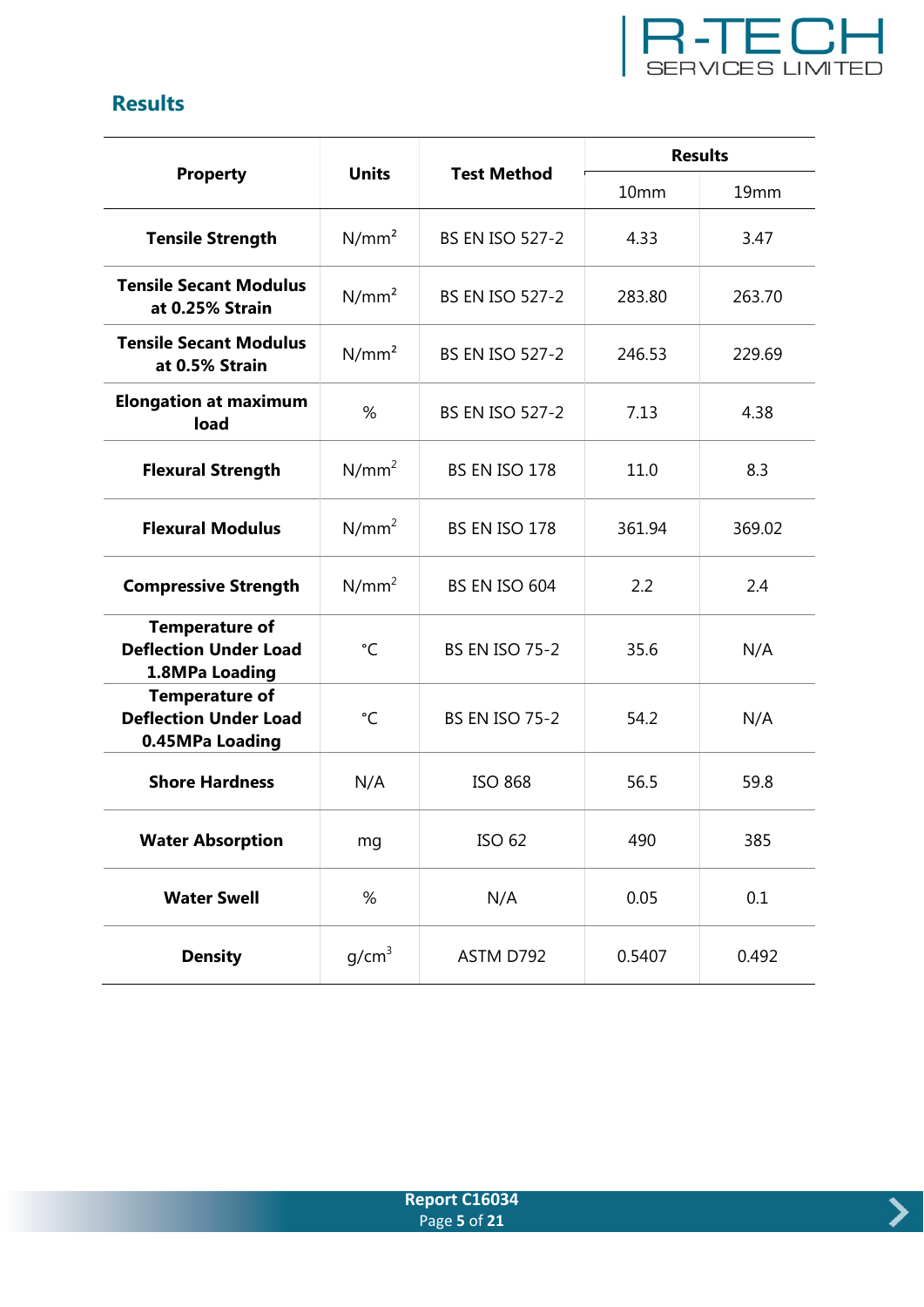

# **Laminate Tensile Properties** BS EN ISO 527-4

| Job Number: C16034 |                         | <b>Machine:</b>      | Alpha 100kN                                       | Temperature: | 23.76°C |
|--------------------|-------------------------|----------------------|---------------------------------------------------|--------------|---------|
| <b>Vernier:</b>    | Digital (M21)           | <b>Extensometer:</b> | Epsilon 50mm GL                                   | Humidity:    | 50.39%  |
| <b>Material:</b>   | EKOply 10mm Test speed: |                      | 2mm/min                                           |              |         |
| <b>Micrometer:</b> |                         |                      | Round Ended Analogue (M25) Flat End Analogue (M6) |              |         |

### **Specimen Dimensions:**

| <b>Sample ID</b> | Test Date  | <b>Operator</b> | Width(mm) | Thickness(mm) | So/mm <sup>2</sup> | Lo(mm) |
|------------------|------------|-----------------|-----------|---------------|--------------------|--------|
| 10TD-1           | 08/12/2016 | CDM             | 25.09     | 10.02         | 251.40             | 50     |
| 10TD-2           | 08/12/2016 | CDM             | 25.04     | 10.37         | 259.66             | 50     |
| 10TD-3           | 08/12/2016 | CDM             | 25.06     | 9.87          | 247.34             | 50     |
| 10TD-4           | 08/12/2016 | CDM             | 25.03     | 9.94          | 248.80             | 50     |
| 10TD-5           | 08/12/2016 | CDM             | 25.06     | 9.89          | 247.84             | 50     |

#### **Results:**

| <b>Sample ID</b> | <b>Fmax</b><br>(kN) | <b>StressMax</b><br>(MPa) | <b>Strain at</b><br><b>Max Stress</b><br>(%) | <b>Emodulus</b><br>0.25%strain<br>(MPa) | <b>Emodulus</b><br>0.5%strain<br>(MPa) |
|------------------|---------------------|---------------------------|----------------------------------------------|-----------------------------------------|----------------------------------------|
| 10TD-1           | 1.09                | 4.32                      | 7.77                                         | 263.5                                   | 236.44                                 |
| 10TD-2           | 1.09                | 4.20                      | 6.08                                         | 288.5                                   | 248.00                                 |
| 10TD-3           | 1.09                | 4.39                      | 8.85                                         | 283.5                                   | 247.11                                 |
| 10TD-4           | 1.08                | 4.32                      | 5.87                                         | 291.5                                   | 250.00                                 |
| 10TD-5           | 1.10                | 4.44                      | 7.08                                         | 292.5                                   | 251.11                                 |

| <b>Sample ID</b>                    | <b>Fmax</b><br>(kN) | <b>StressMax</b><br>(MPa) | <b>Strain at</b><br><b>Max Stress</b><br>(%) | <b>Emodulus</b><br>0.25%strain<br>(MPa) | <b>Emodulus</b><br>0.5%strain<br>(MPa) |
|-------------------------------------|---------------------|---------------------------|----------------------------------------------|-----------------------------------------|----------------------------------------|
| <b>Mean</b>                         | 1.09                | 4.33                      | 7.13                                         | 283.8                                   | 246.53                                 |
| <b>Standard</b><br><b>Deviation</b> | 0.01                | 0.09                      | 1.23                                         | 11.94                                   | 5.86                                   |
| <b>Max</b>                          | 1.10                | 4.44                      | 8.85                                         | 292.5                                   | 251.11                                 |
| Min                                 | 1.08                | 4.20                      | 5.87                                         | 263.5                                   | 236.44                                 |
| Mean $+2SD$                         | 1.11                | 4.51                      | 9.59                                         | 307.67                                  | 258.25                                 |
| Mean - 2SD                          | 1.07                | 4.15                      | 4.67                                         | 259.93                                  | 234.82                                 |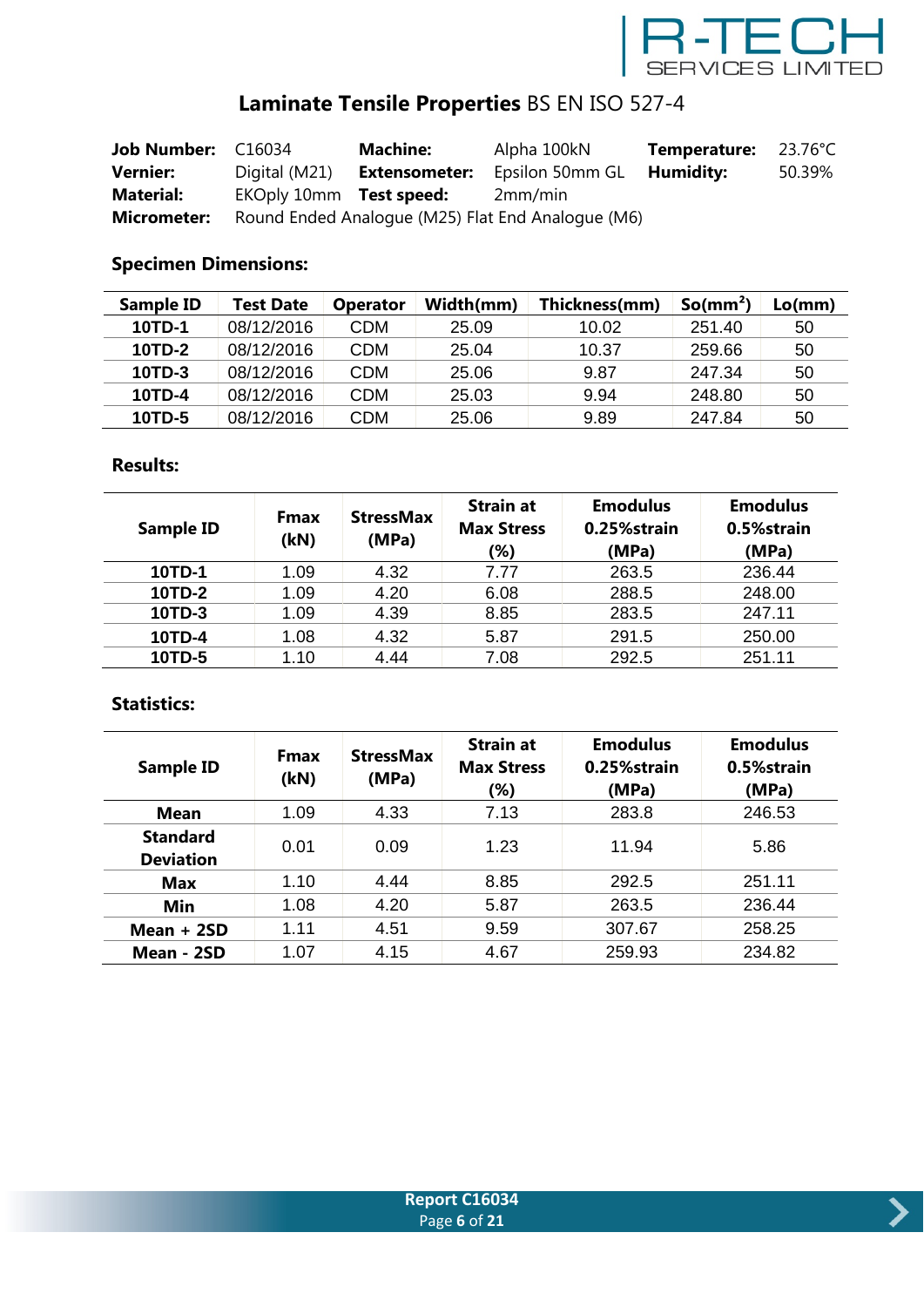





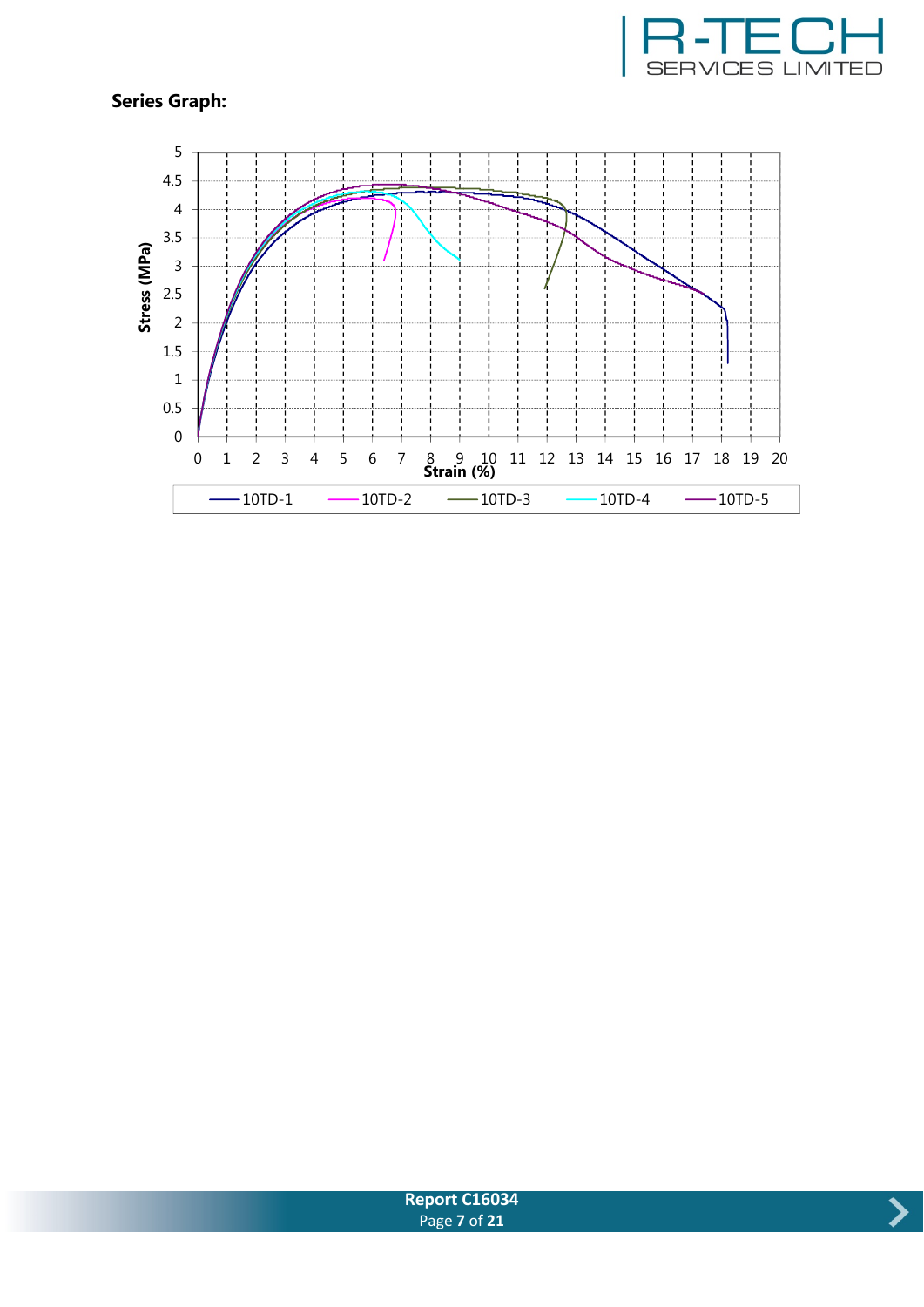

# **Compressive Strength** BS EN ISO 604/B1:2003

| Job Number: C16034 |                         | <b>Machine:</b>      | Alpha WDW 100kN Temperature: 23.50°C              |           |        |
|--------------------|-------------------------|----------------------|---------------------------------------------------|-----------|--------|
| <b>Vernier:</b>    | Digital (M21)           | <b>Extensometer:</b> | Epsilon 50mm GL                                   | Humidity: | 50.74% |
| <b>Material:</b>   | EKOply 10mm Test Speed: |                      | 1mm/min                                           |           |        |
| <b>Micrometer:</b> |                         |                      | Round Ended Analogue (M25) Flat End Analogue (M6) |           |        |

### **Specimen Dimensions:**

| Sample ID      | Test Date  | <b>Operator</b> | Width(mm) | Thickness(mm) | So/mm <sup>2</sup> |
|----------------|------------|-----------------|-----------|---------------|--------------------|
| <b>10XCS-1</b> | 07/12/2016 | CDM             | 10.15     | 10.18         | 103.33             |
| <b>10XCS-2</b> | 07/12/2016 | CDM             | 10.00     | 10.06         | 100.60             |
| <b>10XCS-3</b> | 07/12/2016 | CDM             | 10.16     | 10.16         | 103.23             |
| <b>10XCS-4</b> | 07/12/2016 | CDM             | 10.05     | 9.90          | 99.50              |
| <b>10XCS-5</b> | 07/12/2016 | CDM             | 10.19     | 9.94          | 101.29             |

### **Results:**

| <b>Sample ID</b> | <b>Compressive</b><br><b>Strength</b><br>(kN) | <b>Compressive</b><br><b>Stress (MPa)</b> | <b>Strain at</b><br><b>Max</b><br>Strength (%) |
|------------------|-----------------------------------------------|-------------------------------------------|------------------------------------------------|
| <b>10XCS-1</b>   | 0.260                                         | 2.5                                       | 3.9                                            |
| <b>10XCS-2</b>   | 0.255                                         | 2.5                                       | 3.7                                            |
| <b>10XCS-3</b>   | 0.220                                         | 2.1                                       | 4.0                                            |
| <b>10XCS-4</b>   | 0.205                                         | 2.1                                       | 3.8                                            |
| <b>10XCS-5</b>   | 0.200                                         | 2.0                                       | 3.2                                            |

| <b>Sample ID</b>          | <b>Compressive</b><br><b>Strength (kN)</b> | <b>Compressive</b><br><b>Stress (MPa)</b> | <b>Strain at Max</b><br>Strength (%) |
|---------------------------|--------------------------------------------|-------------------------------------------|--------------------------------------|
| <b>Mean</b>               | 0.228                                      | 2.2                                       | 3.7                                  |
| <b>Standard Deviation</b> | 0.028                                      | 0.3                                       | 0.3                                  |
| <b>Max</b>                | 0.260                                      | 2.5                                       | 4.0                                  |
| Min                       | 0.200                                      | 2.0                                       | 3.2                                  |
| Mean + 2SD                | 0.284                                      | 2.8                                       | 4.3                                  |
| Mean - 2SD                | 0.172                                      | 1.7                                       | 3.1                                  |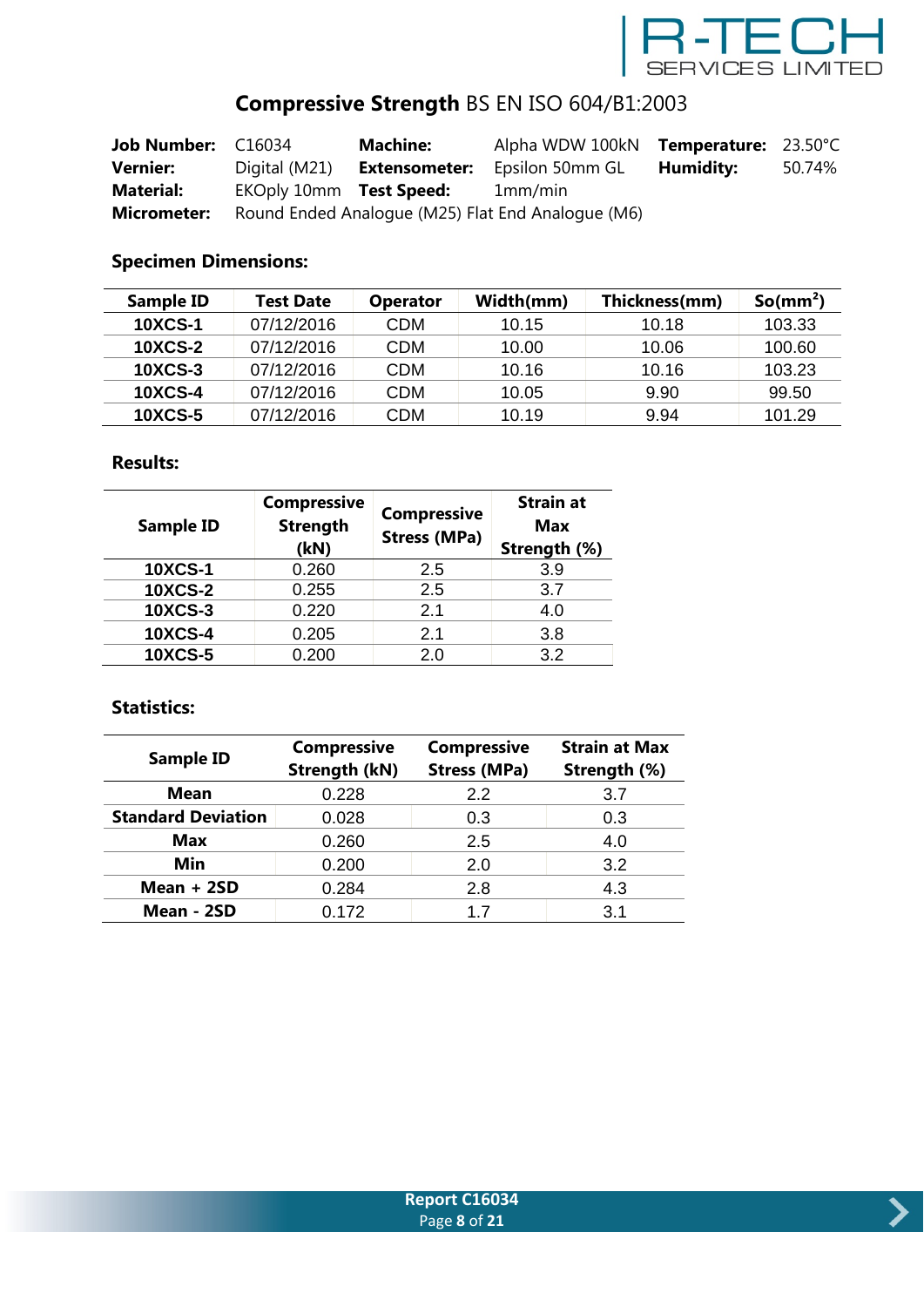





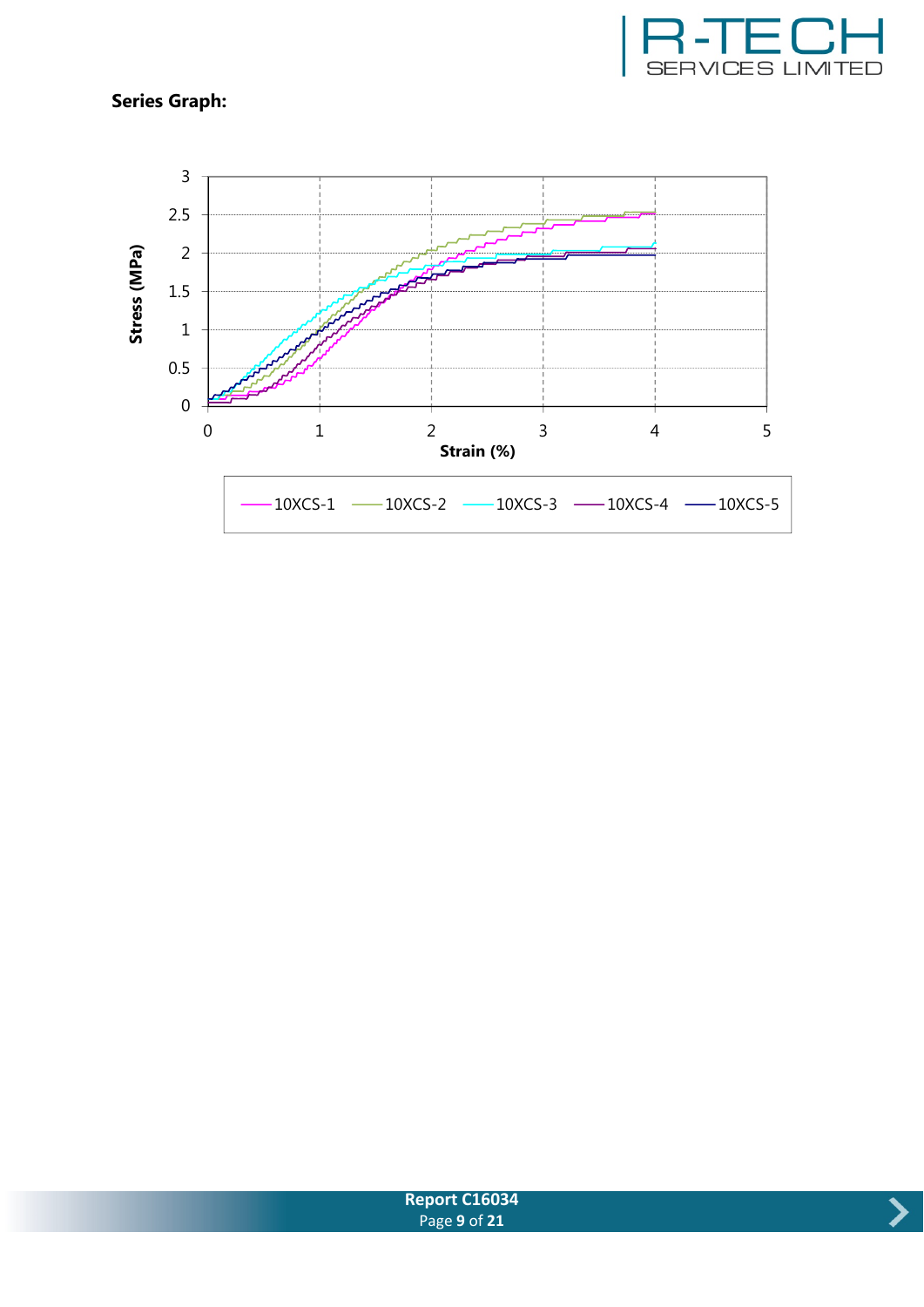

# **Flexural Properties** BS EN ISO 170:1998

| <b>Job Number:</b> | C <sub>16034</sub>         | Load cell:                 | 10 <sub>kN</sub>       |
|--------------------|----------------------------|----------------------------|------------------------|
| Customer:          | Second Life Products Wales | <b>Extensometer:</b>       | Crosshead              |
| <b>Material:</b>   | EKOply 10mm                | <b>Specimen grips:</b>     | 3 point bend rig       |
| Tester:            | <b>CDM</b>                 | Test speed :               | $2$ mm/min             |
| Temperature:       | 23.68 $°C$                 | <b>Surface in Tension:</b> | <b>Moulded Surface</b> |
| Humidity:          | 50.83 %                    |                            |                        |

### **Dimensions:**

| Sub-Job No. | <b>Sample No.</b> | <b>Width</b> | <b>Thickness</b> | S0        | <b>Flex Support</b> |
|-------------|-------------------|--------------|------------------|-----------|---------------------|
|             |                   | (mm)         | (mm)             | (mm $^2)$ | (mm)                |
| 10XFD       |                   | 15.04        | 10.34            | 155.51    | 82.32               |
| 10XFD       | ∍                 | 15.06        | 10.35            | 155.87    | 82.32               |
| 10XFD       |                   | 15.07        | 9.78             | 147.38    | 78.32               |
| 10XFD       | 4                 | 15.13        | 10.12            | 153.12    | 82.32               |
| 10XFD       |                   | 15.09        | 9.82             | 148.18    | 78.32               |

#### **Results:**

| Sub-Job<br>No. | <b>Sample</b><br>No. | <b>Max</b><br>Force | <b>Flexural</b><br><b>Stress</b><br><b>Max</b> | <b>Flexural</b><br><b>Modulus</b> |
|----------------|----------------------|---------------------|------------------------------------------------|-----------------------------------|
|                |                      | (N)                 | (MPa)                                          | (MPa)                             |
| 10XFD          | 1                    | 141.8               | 10.9                                           | 376.10                            |
| 10XFD          | 2                    | 147.0               | 11.3                                           | 378.08                            |
| 10XFD          | ξ                    | 135.9               | 11.1                                           | 372.97                            |
| 10XFD          | 4                    | 147.7               | 11.8                                           | 314.24                            |
| <b>10XFD</b>   | 5                    | 131.0               | 10.6                                           | 363.86                            |

| <b>Sample ID</b>          | <b>Max Force</b><br>(N) | <b>Flexural Stress</b><br>(MPa) | <b>Flexural Modulus</b><br>(MPa) |
|---------------------------|-------------------------|---------------------------------|----------------------------------|
| <b>Mean</b>               | 140.7                   | 11.1                            | 361.94                           |
| <b>Standard Deviation</b> | 7.2                     | 0.4                             | 27.30                            |
| <b>Max</b>                | 147.7                   | 11.8                            | 378.08                           |
| Min                       | 131.0                   | 10.6                            | 314.24                           |
| Mean $+2SD$               | 155.1                   | 12.0                            | 416.53                           |
| Mean - 2SD                | 126.3                   | 10.2                            | 307.35                           |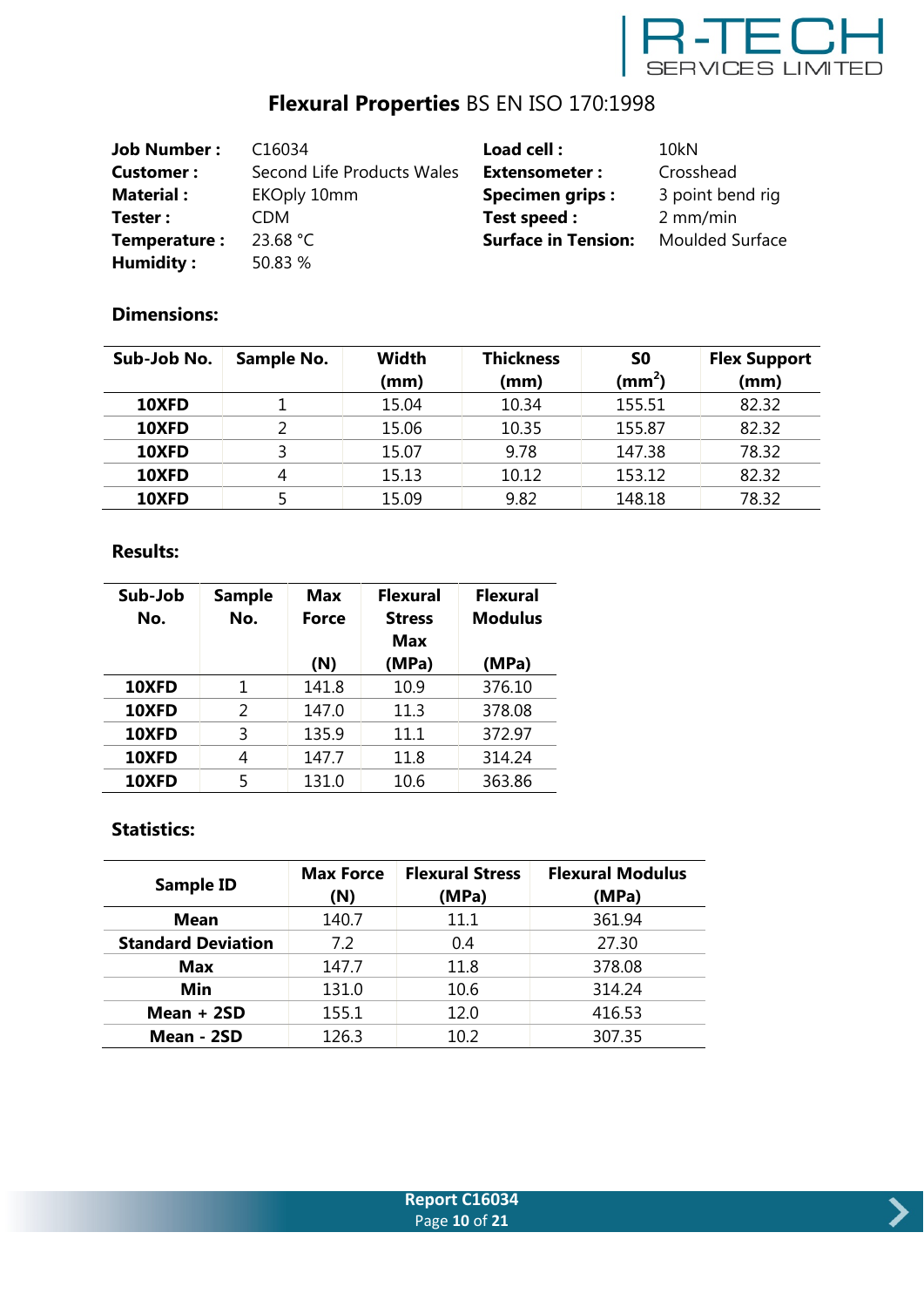



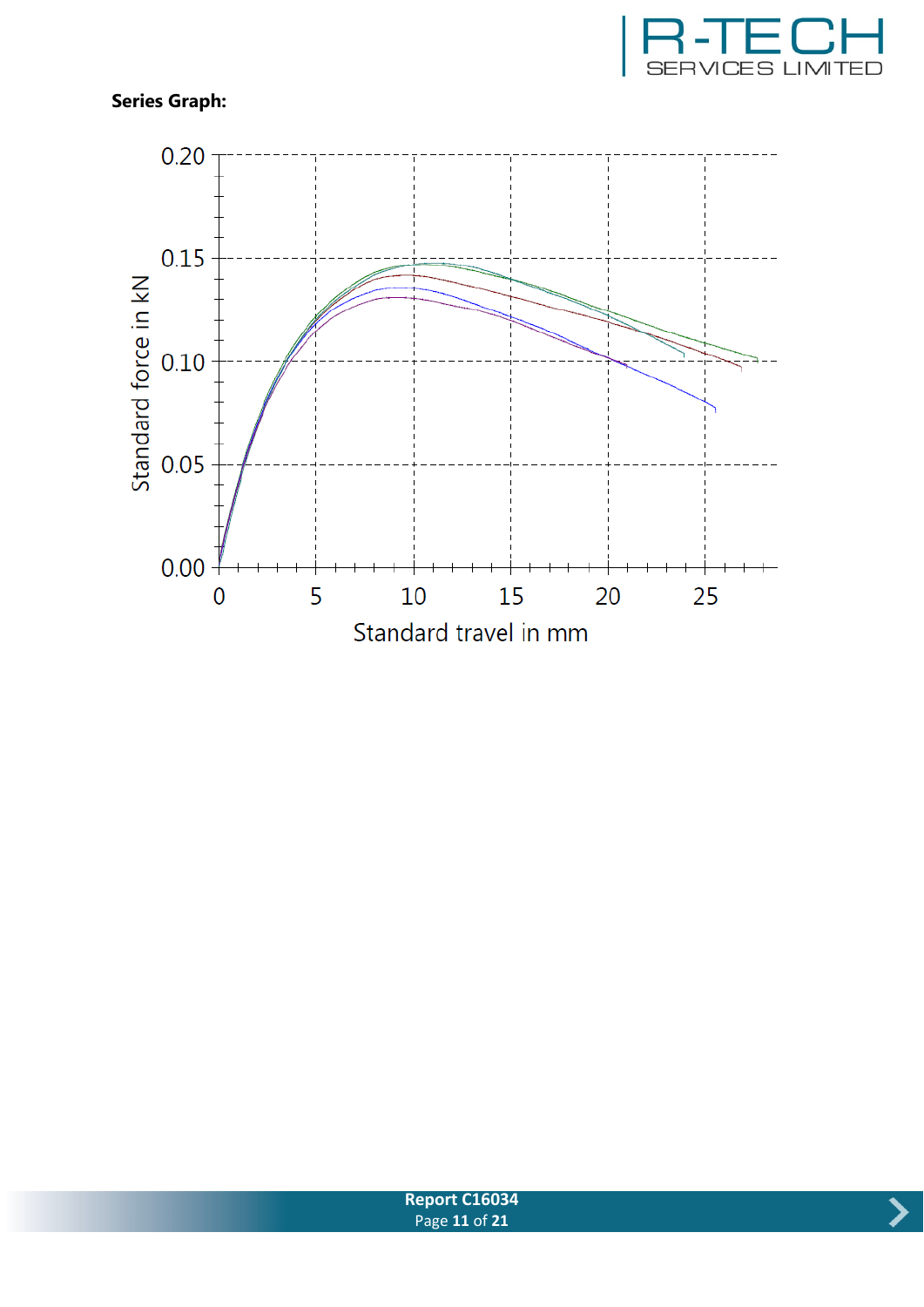

### **Shore Hardness ISO 868**

| Sample no. |    | Hardness (Shore D) |    |             |      |  |  |  |
|------------|----|--------------------|----|-------------|------|--|--|--|
|            |    | 54                 | 56 | 58          |      |  |  |  |
|            | 59 | 60                 |    | 57          |      |  |  |  |
|            | 59 |                    | 56 |             | 60   |  |  |  |
|            | 55 | 55                 | 58 | 58          | 60   |  |  |  |
|            | 54 | 56                 | 55 | 56          | 53   |  |  |  |
|            |    |                    |    | <b>Mean</b> | 56.5 |  |  |  |

Instrument: Checkline Europe AD-300-D

## **Heat Deflection Temperature ISO 75-2:2013**

Method A: (1.80MPa Loading) Instrument: CEAST VICAT HDT 3

| Sample |       |       | Thickness (mm) |       | Width (mm) |       |       |       | Length | Span        | HDT           |
|--------|-------|-------|----------------|-------|------------|-------|-------|-------|--------|-------------|---------------|
| No.    |       |       |                | Mean  | ᅩ          |       | 3     | Mean  | (mm)   | (mm)        | $(^{\circ}C)$ |
|        | 11.24 | 11.11 | 10.77          | 11.04 | 9.90       | 10.00 | 9.85  | 9.92  | 80.26  | 64          | 36.3          |
|        | 10.80 | 11.12 | 11.33          | 11.08 | 10.00      | 9.95  | 10.04 | 10.00 | 80.33  | 64          | 35.5          |
| 3      | 10.81 | 11.15 | 11.32          | 11.09 | 10.06      | 9.99  | 10.01 | 10.02 | 80.29  | 64          | 35.0          |
|        |       |       |                |       |            |       |       |       |        | <b>Mean</b> | 35.6          |

Method B: (0.45MPa Loading) Instrument: CEAST VICAT HDT 3

| Sample |       | Width (mm)<br>Thickness (mm) |       |       |       |       |       | Length | Span  | HDT         |      |
|--------|-------|------------------------------|-------|-------|-------|-------|-------|--------|-------|-------------|------|
| No.    |       |                              |       | Mean  |       |       |       | Mean   | (mm)  | (mm)        | (°C) |
|        | 10.73 | 10.61                        | 10.72 | 10.69 | 10.12 | 10.12 | 10.00 | 10.08  | 80.20 | 64          | 55.3 |
|        | 10.82 | 11.08                        | 11.20 | 11.03 | 9.96  | 10.15 | 10.00 | 10.04  | 80.07 | 64          | 53.3 |
| 3      | 10.69 | 10.91                        | 11.04 | 10.88 | 9.93  | 10.13 | 10.20 | 10.09  | 80.53 | 64          | 54.0 |
|        |       |                              |       |       |       |       |       |        |       | <b>Mean</b> | 54.2 |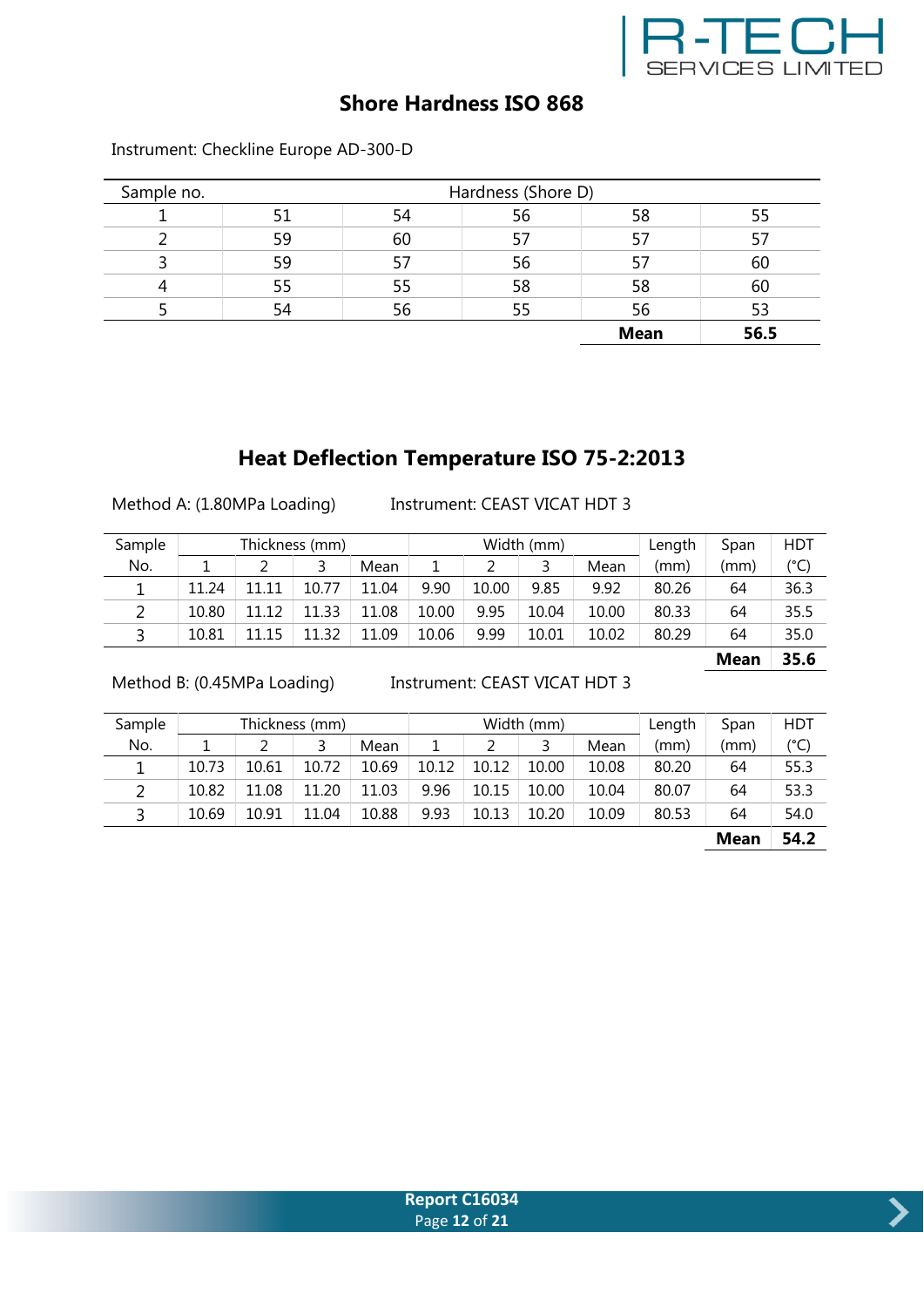

| Sample No. | <b>Weight before</b><br>immersion<br>(g) | <b>Weight after</b><br>168 hour<br>immersion (g) | Water<br>absorption<br>(mg) | <b>Swell</b><br>$(\%)$ |
|------------|------------------------------------------|--------------------------------------------------|-----------------------------|------------------------|
|            | 14.6047                                  | 15.0512                                          | 446.5                       | 0.01                   |
|            | 14.3653                                  | 14.8027                                          | 437.4                       | 0.09                   |
|            | 14.1982                                  | 14.7843                                          | 586.1                       | 0.04                   |
|            |                                          | <b>Mean</b>                                      | 490                         | 0.05                   |

# **Water Absorption ISO 62:2008**

# **Density ASTM D792-13**

| <b>Specimen ID</b> | <b>Mass in</b><br>air | <b>Mass in</b><br>distilled<br>water | <b>Temperature of</b><br>water | <b>Density of</b><br>distilled water | <b>Density of</b><br>specimen |
|--------------------|-----------------------|--------------------------------------|--------------------------------|--------------------------------------|-------------------------------|
|                    | (g)                   | (g)                                  | $(^{\circ}C)$                  | (g/cm <sup>3</sup> )                 | (g/cm <sup>3</sup> )          |
|                    | 2.8619                | $-3.0228$                            | 22.0                           | 0.998203                             | 0.4585                        |
| 2                  | 2.4910                | $-2.1059$                            | 22.0                           | 0.998203                             | 0.5409                        |
| 3                  | 2.8982                | $-1.7495$                            | 22.0                           | 0.998203                             | 0.6226                        |
|                    |                       |                                      |                                | <b>Mean</b>                          | 0.5407                        |



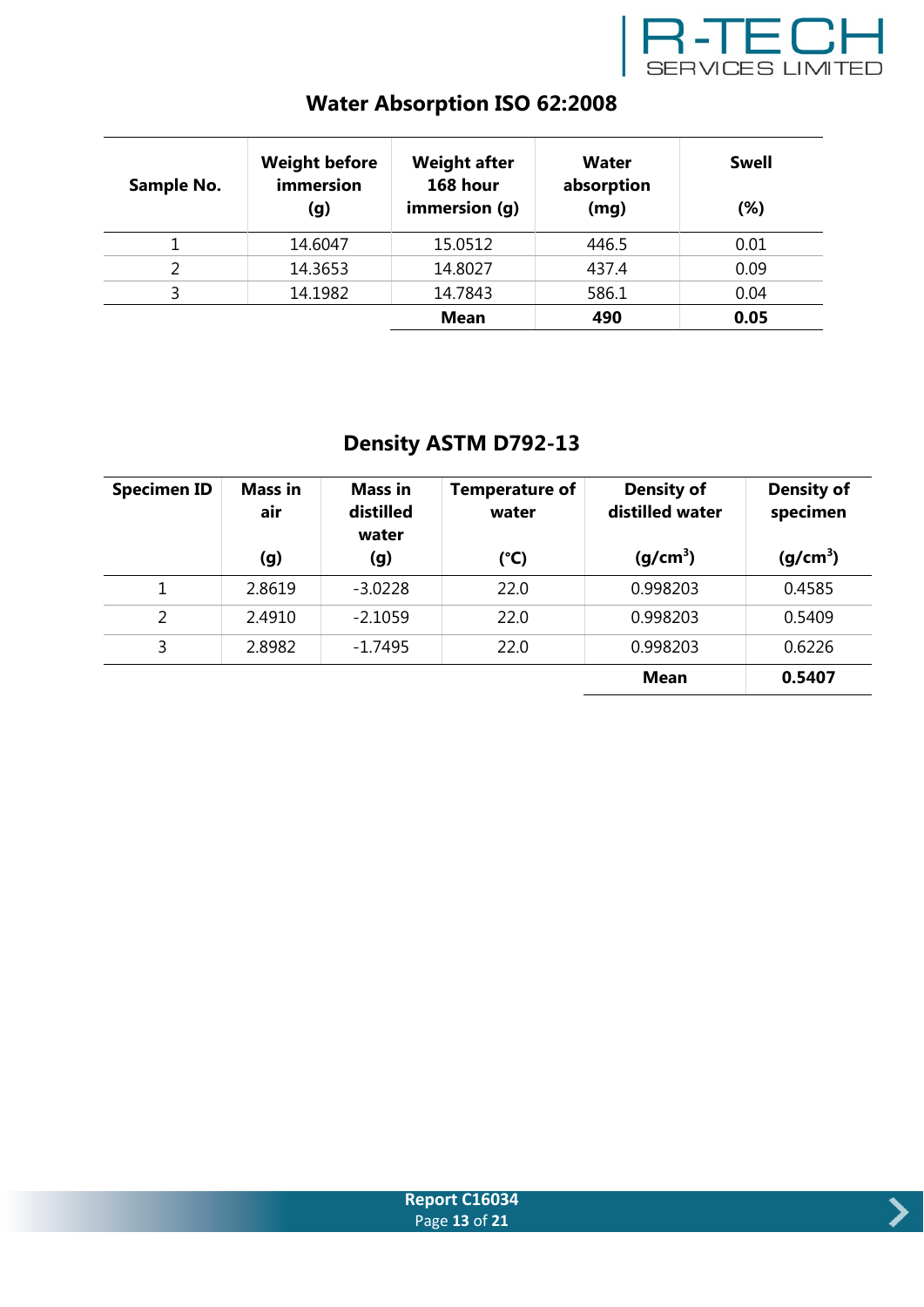

# **Laminate Tensile Properties** BS EN ISO 527-4

| Job Number: C16034 |                         | <b>Machine:</b>      | Alpha 100kN                                       | <b>Temperature:</b> 23.50°C |        |
|--------------------|-------------------------|----------------------|---------------------------------------------------|-----------------------------|--------|
| <b>Vernier:</b>    | Digital (M21)           | <b>Extensometer:</b> | Epsilon 50mm GL                                   | Humidity:                   | 47.02% |
| <b>Material:</b>   | EKOply 19mm Test speed: |                      | 2mm/min                                           |                             |        |
| <b>Micrometer:</b> |                         |                      | Round Ended Analogue (M25) Flat End Analogue (M6) |                             |        |

### **Specimen Dimensions:**

| <b>Sample ID</b> | Test Date  | <b>Operator</b> | Width(mm) | Thickness(mm) | So/mm <sup>2</sup> ) | Lo(mm) |
|------------------|------------|-----------------|-----------|---------------|----------------------|--------|
| 19TD-1           | 24/11/2016 | CDM             | 25.07     | 19.98         | 500.90               | 50     |
| 19TD-2           | 24/11/2016 | CDM             | 25.04     | 20.03         | 501.55               | 50     |
| 19TD-3           | 24/11/2016 | CDM             | 25.00     | 20.05         | 501.25               | 50     |
| 19TD-4           | 24/11/2016 | CDM             | 25.02     | 20.06         | 501.90               | 50     |
| 19TD-5           | 24/11/2016 | CDM             | 25.04     | 20.07         | 502.55               | 50     |

#### **Results:**

| Sample ID | <b>Fmax</b><br>(kN) | <b>StressMax</b><br>(MPa) | <b>Strain at</b><br><b>Max Stress</b><br>(%) | <b>Emodulus</b><br>0.25%strain<br>(MPa) | <b>Emodulus</b><br>0.5%strain<br>(MPa) |
|-----------|---------------------|---------------------------|----------------------------------------------|-----------------------------------------|----------------------------------------|
| 19TD-1    | 1.74                | 3.46                      | 4.99                                         | 272.0                                   | 229.56                                 |
| 19TD-2    | 1.84                | 3.66                      | 4.21                                         | 289.5                                   | 248.22                                 |
| 19TD-3    | 1.78                | 3.54                      | 4.34                                         | 264.0                                   | 228.22                                 |
| 19TD-4    | 1.77                | 3.53                      | 3.99                                         | 264.0                                   | 236.89                                 |
| 19TD-5    | 1.58                | 3.13                      | 4.38                                         | 229.0                                   | 205.56                                 |

| <b>Sample ID</b>                    | <b>Fmax</b><br>(kN) | <b>StressMax</b><br>(MPa) | <b>Strain at</b><br><b>Max Stress</b><br>(%) | <b>Emodulus</b><br>0.25%strain<br>(MPa) | <b>Emodulus</b><br>0.5%strain<br>(MPa) |
|-------------------------------------|---------------------|---------------------------|----------------------------------------------|-----------------------------------------|----------------------------------------|
| Mean                                | 1.74                | 3.47                      | 4.38                                         | 263.7                                   | 229.69                                 |
| <b>Standard</b><br><b>Deviation</b> | 0.10                | 0.20                      | 0.37                                         | 22.02                                   | 15.65                                  |
| Max                                 | 1.84                | 3.66                      | 4.99                                         | 289.50                                  | 248.22                                 |
| Min                                 | 1.58                | 3.13                      | 3.99                                         | 229.00                                  | 205.56                                 |
| Mean $+2SD$                         | 1.93                | 3.86                      | 5.13                                         | 307.73                                  | 260.99                                 |
| Mean - 2SD                          | 1.54                | 3.07                      | 3.64                                         | 219.67                                  | 198.39                                 |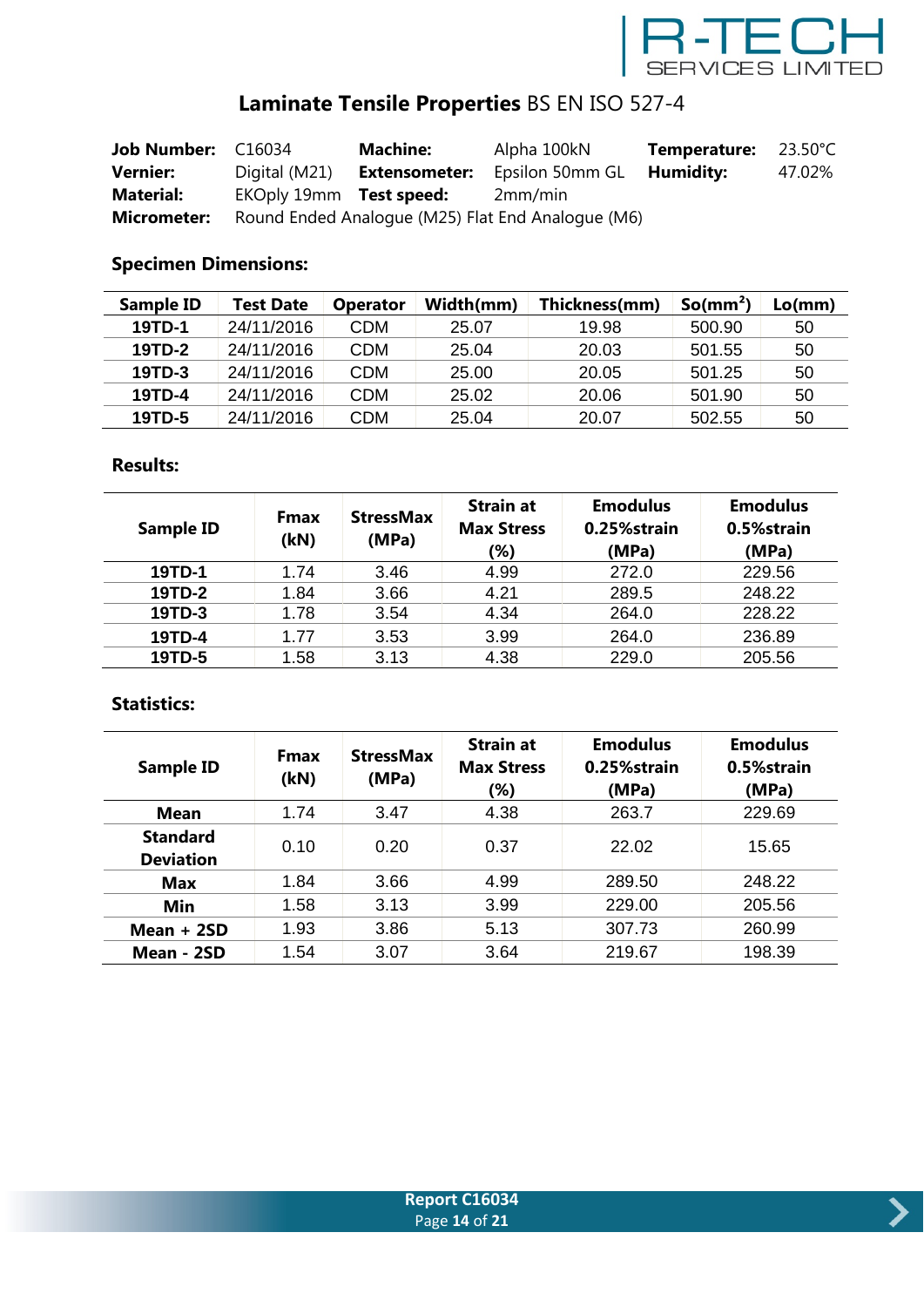





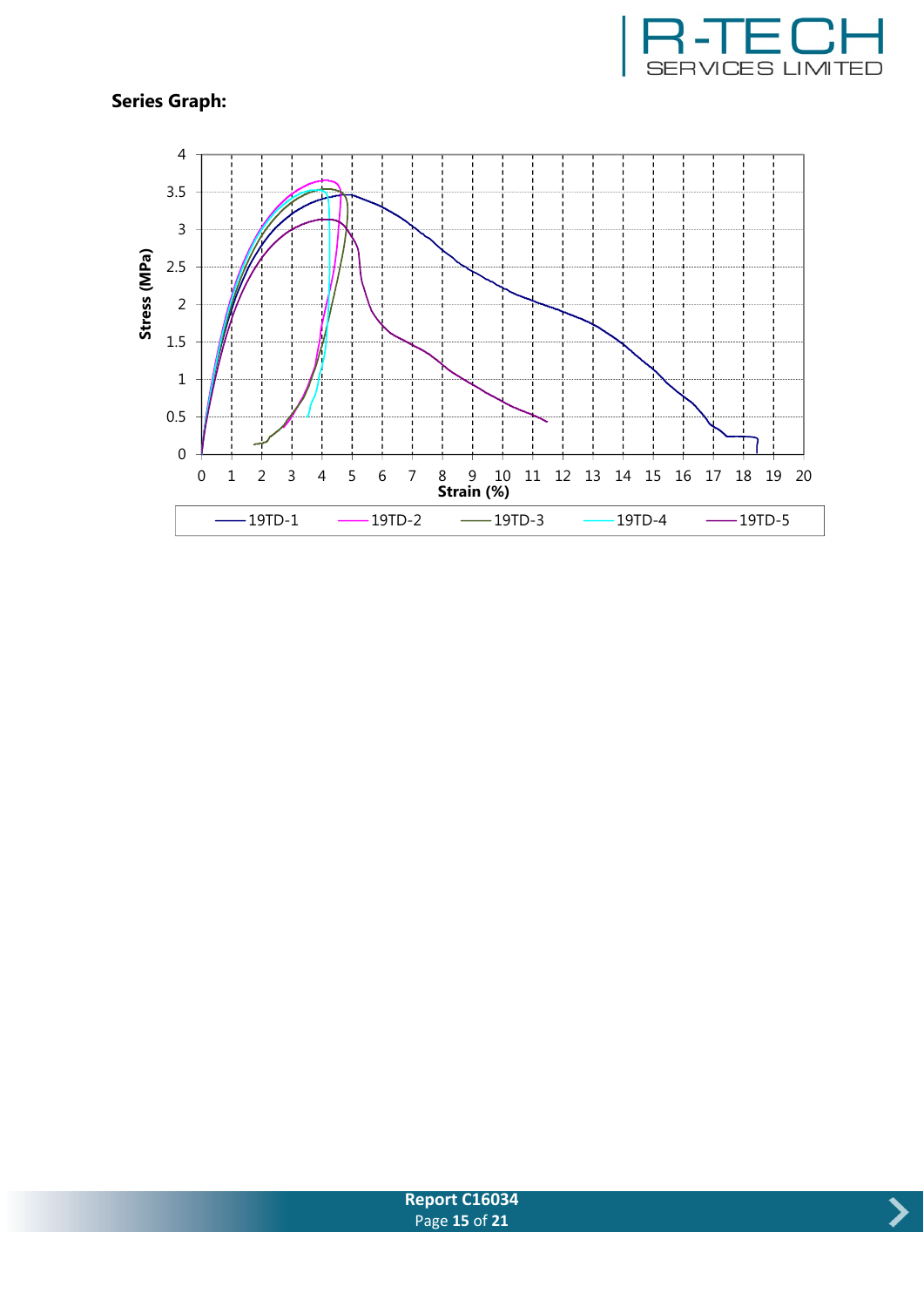

# **Compressive Strength** BS EN ISO 604/B1:2003

| <b>Job Number: C16022</b> |                                                   | <b>Machine:</b>      | Alpha WDW 100kN  | Temperature: 23.32°C |        |
|---------------------------|---------------------------------------------------|----------------------|------------------|----------------------|--------|
| <b>Vernier:</b>           | Digital (M21)                                     | <b>Extensometer:</b> | Epsilon 50mm GL  | Humidity:            | 50.97% |
| <b>Material:</b>          | EKOply 19mm Test Speed:                           |                      | 1mm/min          |                      |        |
| Cure:                     | 24 hours @ ambient<br><b>Post Cure:</b>           |                      | 16 hours at 40°C |                      |        |
| <b>Micrometer:</b>        | Round Ended Analogue (M25) Flat End Analogue (M6) |                      |                  |                      |        |

## **Specimen Dimensions:**

| Sample ID     | <b>Test Date</b> | <b>Operator</b> | Width(mm) | Thickness(mm) | So/mm <sup>2</sup> |
|---------------|------------------|-----------------|-----------|---------------|--------------------|
| <b>19CS-1</b> | 02/12/2016       | CDM             | 9.97      | 10.15         | 101.20             |
| <b>19CS-2</b> | 02/12/2016       | <b>CDM</b>      | 10.13     | 10.09         | 102.21             |
| <b>19CS-3</b> | 02/12/2016       | CDM             | 10.07     | 10.11         | 101.81             |
| 19CS-4        | 02/12/2016       | CDM             | 10.17     | 10.13         | 103.02             |
| <b>19CS-5</b> | 02/12/2016       | CDM             | 10.08     | 10.16         | 102.41             |

#### **Results:**

| <b>Sample ID</b> | <b>Compressive</b><br><b>Strength</b><br>(kN) | <b>Compressive</b><br><b>Stress (MPa)</b> | <b>Strain at</b><br><b>Max</b><br>Strength (%) |
|------------------|-----------------------------------------------|-------------------------------------------|------------------------------------------------|
| 19CS-1           | 0.295                                         | 2.9                                       | 4.5                                            |
| <b>19CS-2</b>    | 0.265                                         | 2.6                                       | 4.5                                            |
| 19CS-3           | 0.255                                         | 2.5                                       | 4.7                                            |
| 19CS-4           | 0.185                                         | 1.8                                       | 5.0                                            |
| 19CS-5           | 0.240                                         | 2.3                                       | 4.8                                            |

|                           | <b>Compressive</b>   | <b>Compressive</b>  | <b>Strain at Max</b> |  |
|---------------------------|----------------------|---------------------|----------------------|--|
| <b>Sample ID</b>          | <b>Strength (kN)</b> | <b>Stress (MPa)</b> | Strength (%)         |  |
| <b>Mean</b>               | 0.248                | 2.4                 | 4.7                  |  |
| <b>Standard Deviation</b> | 0.041                | 0.4                 | 0.2                  |  |
| <b>Max</b>                | 0.295                | 2.9                 | 5.0                  |  |
| Min                       | 0.185<br>1.8         |                     | 4.5                  |  |
| Mean $+2SD$               | 0.329                | 3.3                 | 5.1                  |  |
| Mean - 2SD                | 0.167                | 1.6                 | 4.3                  |  |

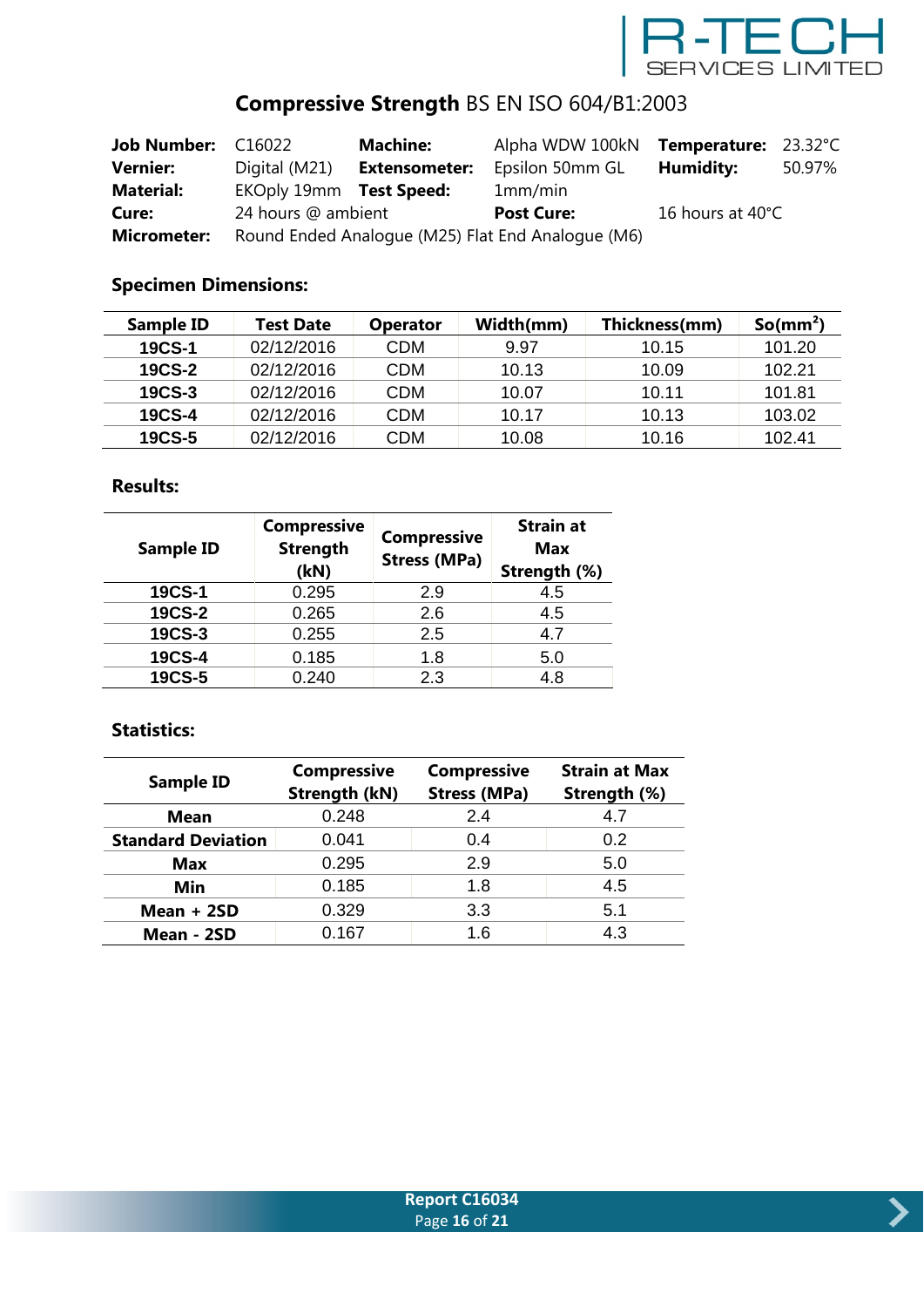





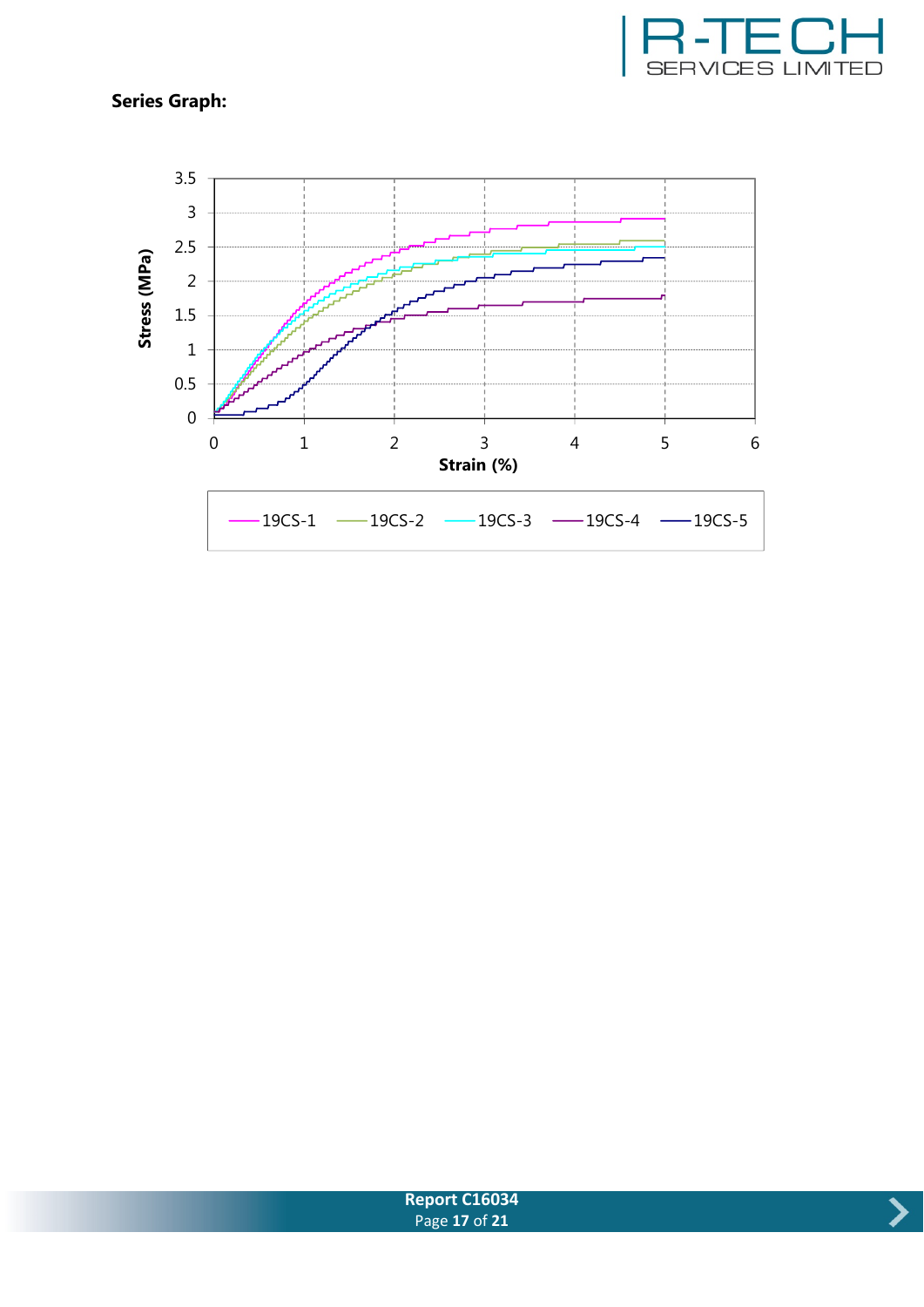

# **Flexural Properties** BS EN ISO 170:1998

| <b>Job Number:</b> | C16034                     | Load cell:                 | 10 <sub>kN</sub>       |
|--------------------|----------------------------|----------------------------|------------------------|
| <b>Customer:</b>   | Second Life Products Wales | <b>Extensometer:</b>       | Crosshead              |
| <b>Material:</b>   | <b>EKOply 19mm</b>         | <b>Specimen grips:</b>     | 3 point bend rig       |
| Tester:            | CDM                        | Test speed :               | $2 \, \text{mm/min}$   |
| Temperature:       | 23.92 °C                   | <b>Surface in Tension:</b> | <b>Moulded Surface</b> |
| Humidity:          | 49.59 %                    |                            |                        |

### **Dimensions:**

| Sub-Job No. | Sample No. | Width<br>(mm) | <b>Thickness</b><br>(mm) | S0<br>(mm <sup>2</sup> ) | <b>Flex Support</b><br>(mm) |
|-------------|------------|---------------|--------------------------|--------------------------|-----------------------------|
|             |            |               |                          |                          |                             |
| 19XFD       |            | 15.02         | 19.50                    | 292.89                   | 154.9                       |
| 19XFD       |            | 15.00         | 19.25                    | 288.75                   | 154.9                       |
| 19XFD       |            | 15.11         | 19.23                    | 290.57                   | 154.9                       |
| 19XFD       | 4          | 15.07         | 19.51                    | 294.02                   | 154.9                       |
| 19XFD       |            | 14.94         | 19.51                    | 291.48                   | 154.9                       |

#### **Results:**

| Sub-Job<br>No. | <b>Sample</b><br>No. | <b>Max</b><br><b>Force</b><br>(N) | <b>Flexural Stress</b><br>Max<br>(MPa) | <b>Flexural</b><br><b>Modulus</b><br>(MPa) |
|----------------|----------------------|-----------------------------------|----------------------------------------|--------------------------------------------|
| 19XFD          | 1                    | 219.3                             | 8.9                                    | 359.26                                     |
| 19XFD          | $\mathcal{P}$        | 183.8                             | 7.7                                    | 376.43                                     |
| 19XFD          | ξ                    | 181.6                             | 7.6                                    | 346.04                                     |
| 19XFD          | 4                    | 215.1                             | 8.7                                    | 375.84                                     |
| 19XFD          | 5                    | 215.6                             | 8.8                                    | 387.54                                     |

| <b>Sample ID</b>          | <b>Max Force</b><br>(N) | <b>Flexural Stress</b><br>(MPa) | <b>Flexural Modulus</b><br>(MPa) |
|---------------------------|-------------------------|---------------------------------|----------------------------------|
| <b>Mean</b>               | 203.1                   | 8.3                             | 369.02                           |
| <b>Standard Deviation</b> | 18.7                    | 0.7                             | 16.34                            |
| <b>Max</b>                | 219.3                   | 8.9                             | 387.54                           |
| Min                       | 181.6                   | 7.6                             | 346.04                           |
| Mean $+2SD$               | 240.5                   | 9.7                             | 401.17                           |
| Mean - 2SD                | 165.7                   | 7.0                             | 336.43                           |

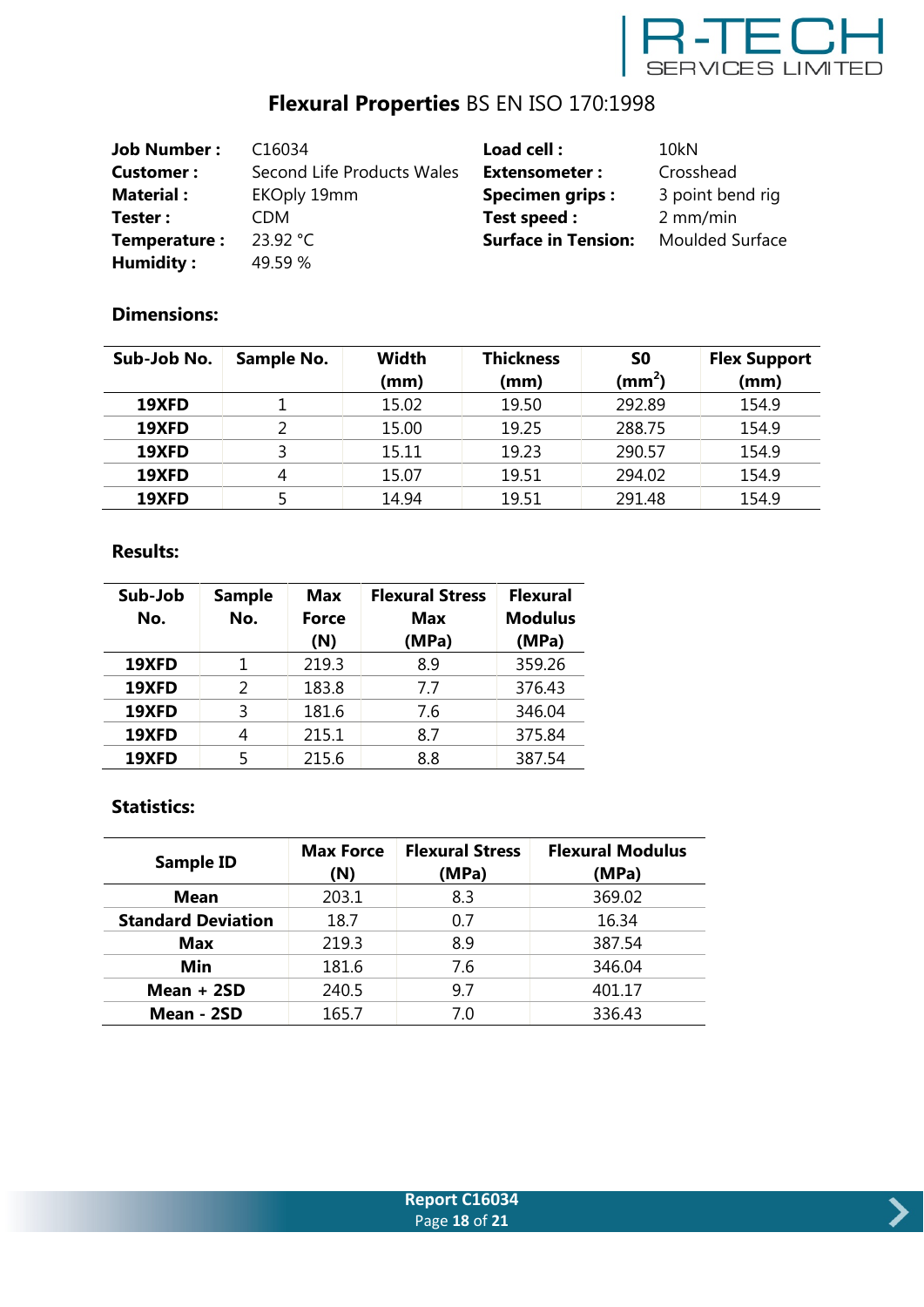



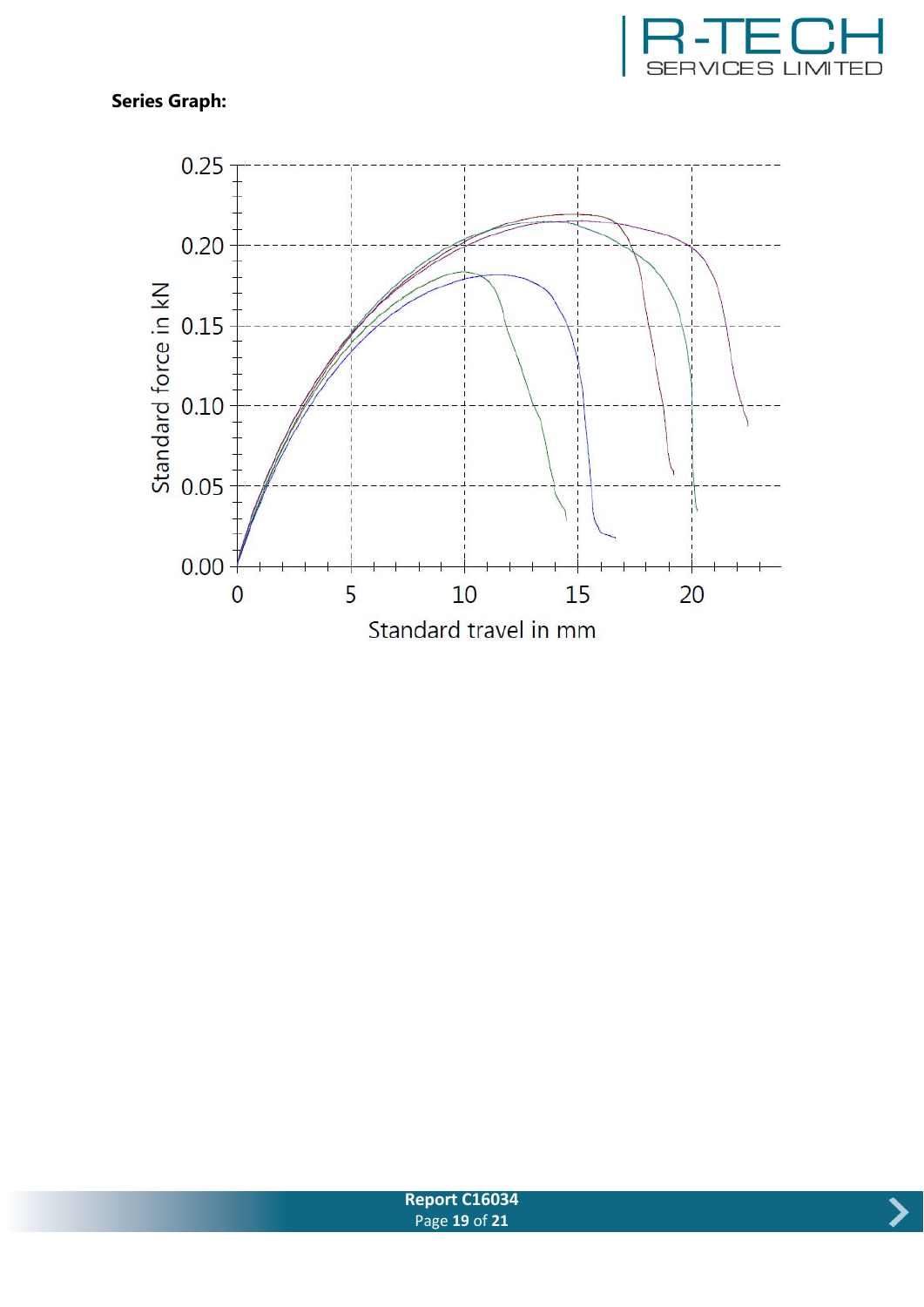

## **Shore Hardness ISO 868**

| Sample no. |    |    | Hardness (Shore D) |             |      |
|------------|----|----|--------------------|-------------|------|
|            | 60 | 60 | 60                 | 59          | 01   |
|            | 61 | 60 | 61                 | 59          | 61   |
|            | 60 | 59 | 59                 | 61          | 58   |
|            | 59 | 60 | 59                 | 58          | 58   |
|            | 59 | 60 | $b_{\rm L}$        | 60          | 61   |
|            |    |    |                    | <b>Mean</b> | 59.8 |

Instrument: Checkline Europe AD-300-D

## **Water Absorption ISO 62:2008**

| Sample No. | <b>Weight before</b><br>immersion<br>(g) | <b>Weight after</b><br>168 hour<br>immersion (g) | Water<br>absorption<br>(mg) | <b>Swell</b><br>$(\%)$ |
|------------|------------------------------------------|--------------------------------------------------|-----------------------------|------------------------|
|            | 22.9324                                  | 23.234                                           | 301.0                       | 0.09                   |
|            | 23.8849                                  | 24.3269                                          | 492.0                       | 0.12                   |
|            | 25.6002                                  | 25.9617                                          | 361.5                       | 0.08                   |
|            |                                          | <b>Mean</b>                                      | 385                         | 0.10                   |

## **Density ASTM D792-13**

| <b>Specimen ID</b> | <b>Mass in</b><br>air | Mass in<br>distilled<br>water | <b>Temperature of</b><br>water | <b>Density of</b><br>distilled water | <b>Density of</b><br>specimen |
|--------------------|-----------------------|-------------------------------|--------------------------------|--------------------------------------|-------------------------------|
|                    | (g)                   | (g)                           | (°C)                           | (g/cm <sup>3</sup> )                 | (g/cm <sup>3</sup> )          |
|                    | 4.3247                | $-4.4390$                     | 22.0                           | 0.998203                             | 0.492592                      |
| 2                  | 4.1279                | $-4.1909$                     | 22.0                           | 0.998203                             | 0.495322                      |
| 3                  | 4.2172                | $-4.4200$                     | 22.0                           | 0.998203                             | 0.487383                      |
|                    |                       |                               |                                | <b>Mean</b>                          | 0.491765                      |